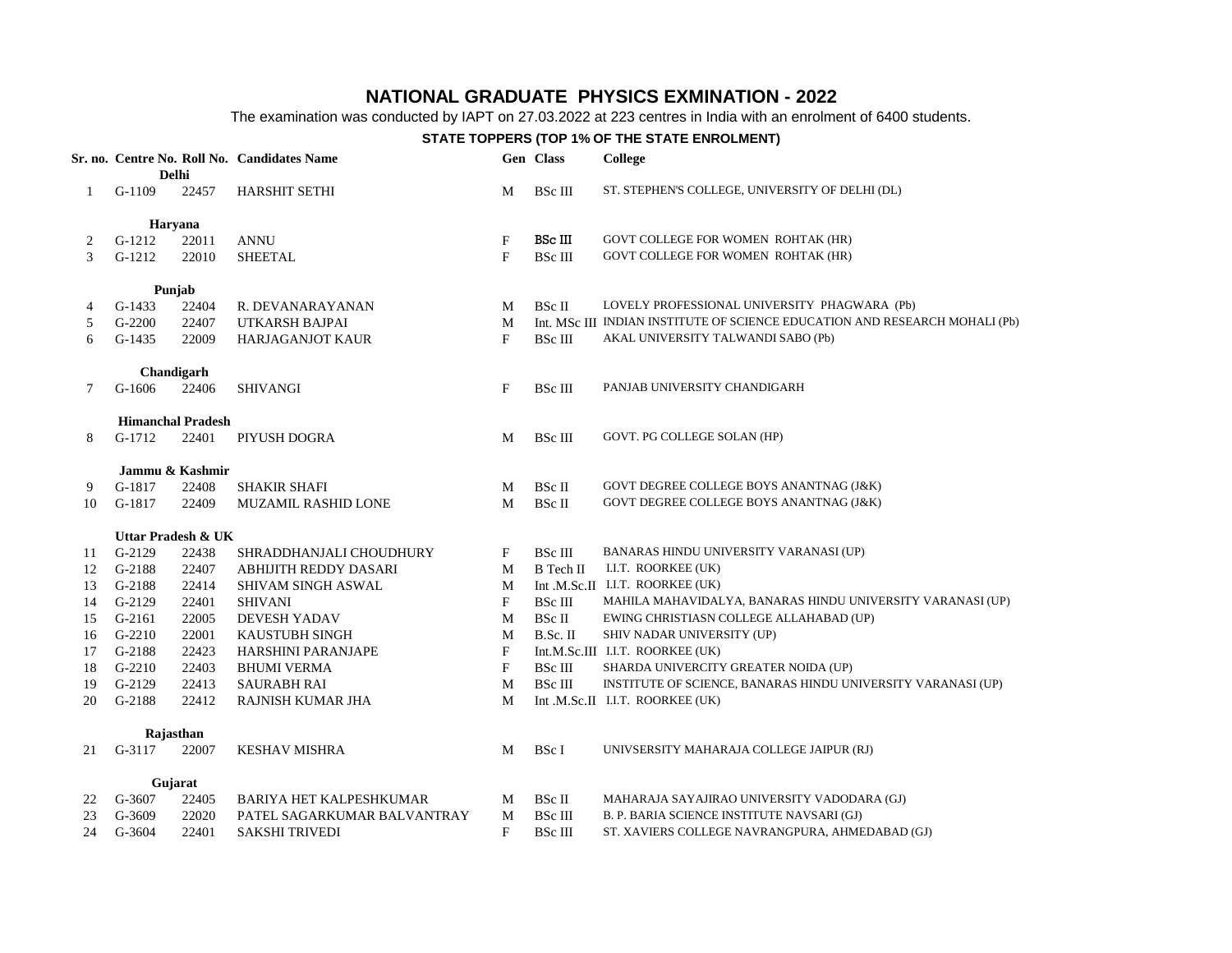## G-4004 22404 JAIMUNNISA KAMALSAB KANIKYANAV F BSc III CARMEL COLLEGE FOR WOMEN NUVEM (GOA)

| Maharashtra |            |                       |                        |                           |                |                                                                   |
|-------------|------------|-----------------------|------------------------|---------------------------|----------------|-------------------------------------------------------------------|
| 26          | G-4172     | 22001                 | <b>NISHANT</b>         | M                         | <b>BSc III</b> | WILSON COLLEGE CHOWPATTY, MUMBAI (MH)                             |
| 27          | G-4187     | 22010                 | Ku. SAMIKSHA DONGE     | F                         | <b>BSc III</b> | GURU NANAK COLLEGE OF SCIENCE BALLARPUR (MH)                      |
| 28          | G-4227     | 22028                 | RANE RENUKA VILAS      | F                         | <b>BSc III</b> | SHRI SH KELKAR COLLEGE OF ARTS, COMMERCE AND SCIENCE DEVGAD (MH)  |
| 29          | $G-4213$   | 22414                 | <b>KSHITIJ VERMA</b>   | M                         | Int. MSc I     | INDIAN INSTITUTE OF SCIENCE EDUCATION & RESEARCH PUNE (MH)        |
| 30          | $G-4223$   | 22011                 | ADITYA SANTOSH GAGARE  | M                         | B.Sc. II       | SIR PARASHURAM BHAU COLLEGE PUNE (MH)                             |
| 31          | $G-4162$   | 22401                 | <b>SHREYAS BAKARE</b>  | M                         | BSc II         | INDIAN INSTITUTE OF SCIENCE EDUCATION AND RESEARCH PUNE (MH)      |
| 32          | G-4187     | 22007                 | Ku. KRUTIKA KASTURE    | F                         | <b>BSc III</b> | GURU NANAK COLLEGE OF SCIENCE BALLARPUR (MH)                      |
| 33          | $G-4213$   | 22421                 | <b>ANIKET SENGUPTA</b> | M                         | BSc II         | INDIAN INSTITUTE OF SCIENCE EDUCATION & RESEARCH PUNE (MH)        |
| 34          | G-4187     | 22008                 | Ku. AMITA SATPUTE      | F                         | <b>BSc III</b> | GURU NANAK COLLEGE OF SCIENCE BALLARPUR (MH)                      |
| 35          | G-4244     | 22065                 | SAKSHIASHOKRAOKORAT    | F                         | B. Sc. II      | SHRI Dr. R G RATHOD ARTS & SCIENCE COLLEGE MURTIZAPUR (MH)        |
| 36          | G-4246     | 22015                 | <b>RAZAUL RARIM</b>    | M                         | <b>BSc III</b> | AKI'S POONA COLLEGE OF ARTS, SCIENCE & COMMERCE CAMP PUNE (MH)    |
| 37          | G-4246     | 22017                 | <b>JIBRAN ATTAR</b>    | M                         | BSc II         | AKI'S POONA COLLEGE OF ARTS, SCIENCE & COMMERCE CAMP PUNE (MH)    |
|             |            | Chattishgarh & MP     |                        |                           |                |                                                                   |
| 38          | G-4543     | 22401                 | RAJNISH KUMAR TANDON   | M                         | BSc III        | GURU GHASIDAS VISHWAVIDYALAYA, BILASPUR (CG)                      |
| 39          | G-4543     | 22405                 | <b>GULDEEP GAVEL</b>   | M                         | <b>BSc III</b> | GURU GHASIDAS VISHWAVIDYALAYA, BILASPUR (CG)                      |
|             |            | <b>Andhra Pradesh</b> |                        |                           |                |                                                                   |
| 40          | $G-5153$   | 22403                 | <b>SHIVAM KUMAR</b>    | M                         | <b>BSc III</b> | INDIAN INSTITUTE OF SCIENCE EDUCATION & REASEARCH TIRUPATI (AP)   |
| 41          | G-5148     | 22041                 | <b>CH VINAY KUMAR</b>  | M                         | BSc I          | SRI GCSR COLLEGE SRIKAKULAM (AP)                                  |
| 42          | $G-5153$   | 22407                 | <b>KSHITIJ SINHA</b>   | M                         | <b>BSc III</b> | INDIAN INSTITUTE OF SCIENCE EDUCATION & REASEARCH TIRUPATI (AP)   |
|             |            | Karnataka             |                        |                           |                |                                                                   |
| 43          | $G-5628$   | 22411                 | <b>ARYAN HINGWE</b>    | M                         | BSc II         | INDIAN INSTITUTE OF SCIENCE BANGALORE (KA)                        |
| 44          | G-5640     | 22402                 | SAGAR J C              | M                         | <b>BSc III</b> | ST. JOSEPH'S COLLEGE (AUTONOMOUS) BENGALURU (KA)                  |
| 45          | G-5658     | 22406                 | <b>TANUSHREE .N</b>    | F                         | BSc I          | BASAVESHWARA COLLEGE OF COMMERCE, ARTS & SCIENCE RAJAJINAGAR (KA) |
|             |            |                       |                        |                           |                |                                                                   |
|             |            | Tamilnadu             |                        |                           |                |                                                                   |
| 46          | $G-6111$   | 22003                 | S. JAIDEEP VIMAL JOTHI | M                         | B.Sc. III      | ST. XAVIER'S COLLEGE (AUTONOMUS) PALAYAMKOTTAI (TN)               |
| 47          | G-6158     | 22061                 | VIDHYA E.              | F                         | BSc I          | GOBI ARTS AND SCIENCE COLLEGE (AUTONOMOUS) GOBICHETTIPALAYAM (TN) |
| 48          | $G - 6160$ | 22055                 | <b>SNEHAM</b>          | $\mathbf{F}$              | BSc II         | SRI GVG VISALAKSHI COLLEGE FOR WOMEN UDUMALPET (TN)               |
| 49          | $G-6151$   | 22018                 | <b>NAVEENA .S</b>      | $\mathbf{F}$              | B.Sc. III      | VELLALAR COLLEGE FOR WOMEN ERODE (TN)                             |
| 50          | G-6157     | 22043                 | <b>ARUNA DEVI</b>      | $\mathbf{F}$              | BSc II         | V V VANNIAPERUMAL COLLEGE FOR WOMEN VIRDHUNAGAR (TN)              |
| 51          | $G-6102$   | 22401                 | ASRAR AHMED            | M                         | BSc II         | ST. JOSEPH'S COLLEGE TRICHY (TN)                                  |
| 52          | G-6158     | 22126                 | SUGANYA. G             | $\boldsymbol{\mathrm{F}}$ | <b>BSc II</b>  | GOBI ARTS AND SCIENCE COLLEGE (AUTONOMOUS) GOBICHETTIPALAYAM (TN) |
| 53          | G-6176     | 22017                 | R.S. VARSHA            | F                         | B.Sc III       | NESAMONY MEMORIAL CHRISTIAN COLLEGE MARTHANDAM (TN)               |
| 54          | G-6107     | 22002                 | S. AISHWARYA           | $\boldsymbol{\mathrm{F}}$ | <b>BSc III</b> | FATIMA COLLEGE MADURAI (TN)                                       |
| 55          | G-6107     | 22038                 | N. SUSMITHA            | F                         | <b>BSc III</b> | FATIMA COLLEGE MADURAI (TN)                                       |
| 56          | $G-6141$   | 22004                 | <b>SIDDARTH</b>        | M                         | <b>BSc III</b> | NALLAMUTHU GOUNDER MAHALINGAM COLLEGE POLLACHI COIMBATORE (TN)    |
| 57          | G-6172     | 22005                 | <b>RACHNA A</b>        | $\mathbf{F}$              | <b>BSc III</b> | STELLA MARIS COLLEGE CHENNAI (TN)                                 |
| 58          | G-6190     | 22015                 | <b>VISHNUPRIYA R</b>   | $\mathbf{F}$              | <b>BSc III</b> | JUSTICE BASHEER AHMED SAYEED COLLEGE FOR WOMEN (AUTONOMOUS) (TN)  |